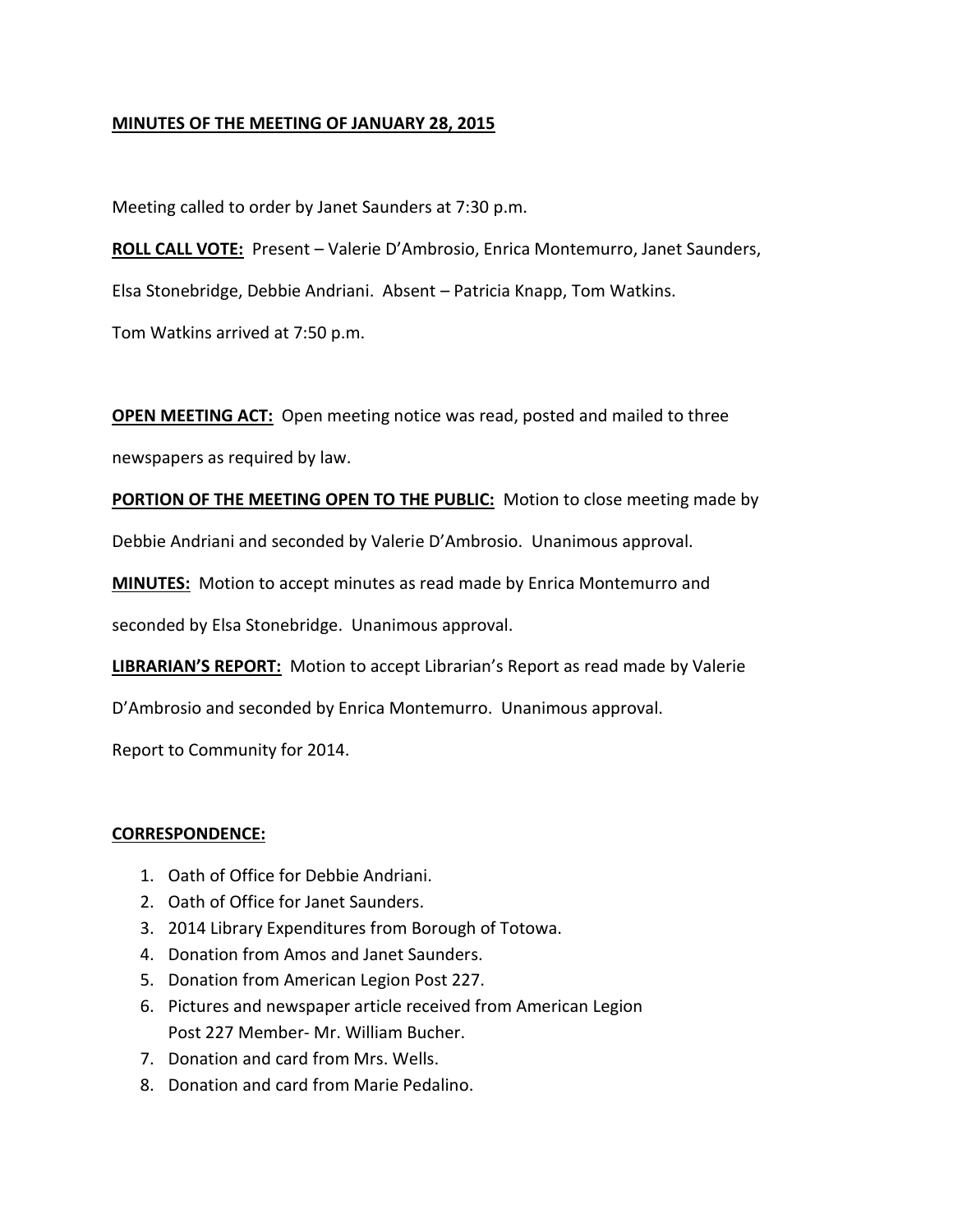- 9. Donation from Angela Sorrentino.
- 10. Card from Mary Zanfino.
- 11. Card from Jackie Peche.

# **OLD BUSINESS:** No Report

#### **FOUNDATION:**

- 1. Italian Family Style Dinner Recap
	- a. Profit of about \$6,000.00
- 2. Tricky Tray June 7, 2015

# **FRIENDS OF THE LIBRARY:**

Trash to Treasure scheduled for April 25, 2015.

### **FINANCIAL REPORT:**

- 1. Motion to accept monthly report for December made by Valerie D'Ambrosio and seconded by Enrica Montemurro. **ROLL CALL VOTE:** Valerie D'Ambrosio, yes; Enrica Montemurro, yes; Janet Saunders, yes; Elsa Stonebridge, yes; Debbie Andriani, yes; Tom Watkins, yes. Absent - Patricia Knapp.
- 2. Motion to accept monthly report for January made by Enrica Montemurro and seconded by Valerie D'Ambrosio. **ROLL CALL VOTE:** Valerie D'Ambrosio, yes; Enrica Montemurro, yes; Janet Saunders, yes; Elsa Stonebridge, yes; Debbie Andriani, yes; Tom Watkins, yes. Absent - Patricia Knapp.
- 3. Motion to accept bills awaiting approval made by Elsa Stonebridge and seconded by Enrica Montemurro. **ROLL CALL VOTE:** Debbie Andriani, yes; Valerie D'Ambrosio, yes; Enrica Montemurro, yes; Janet Saunders, yes; Elsa Stonebridge, yes; Tom Watkins, yes. Absent – Patricia Knapp.
- 4. Transfer of funds from Operating Reserve to Operating Accounting. Motion made to accept report made by Enrica Montemurro and seconded by Valerie D'Anbrosio. **ROLL CALL VOTE:** Debbie Andriani, yes; Valerie D'Ambrosio, yes; Enrica Montemurro, yes; Janet Saunders, yes; Elsa Stonebridge, yes; Tom Watkins, yes. Absent – Patricia Knapp.
- 5. Budget Update